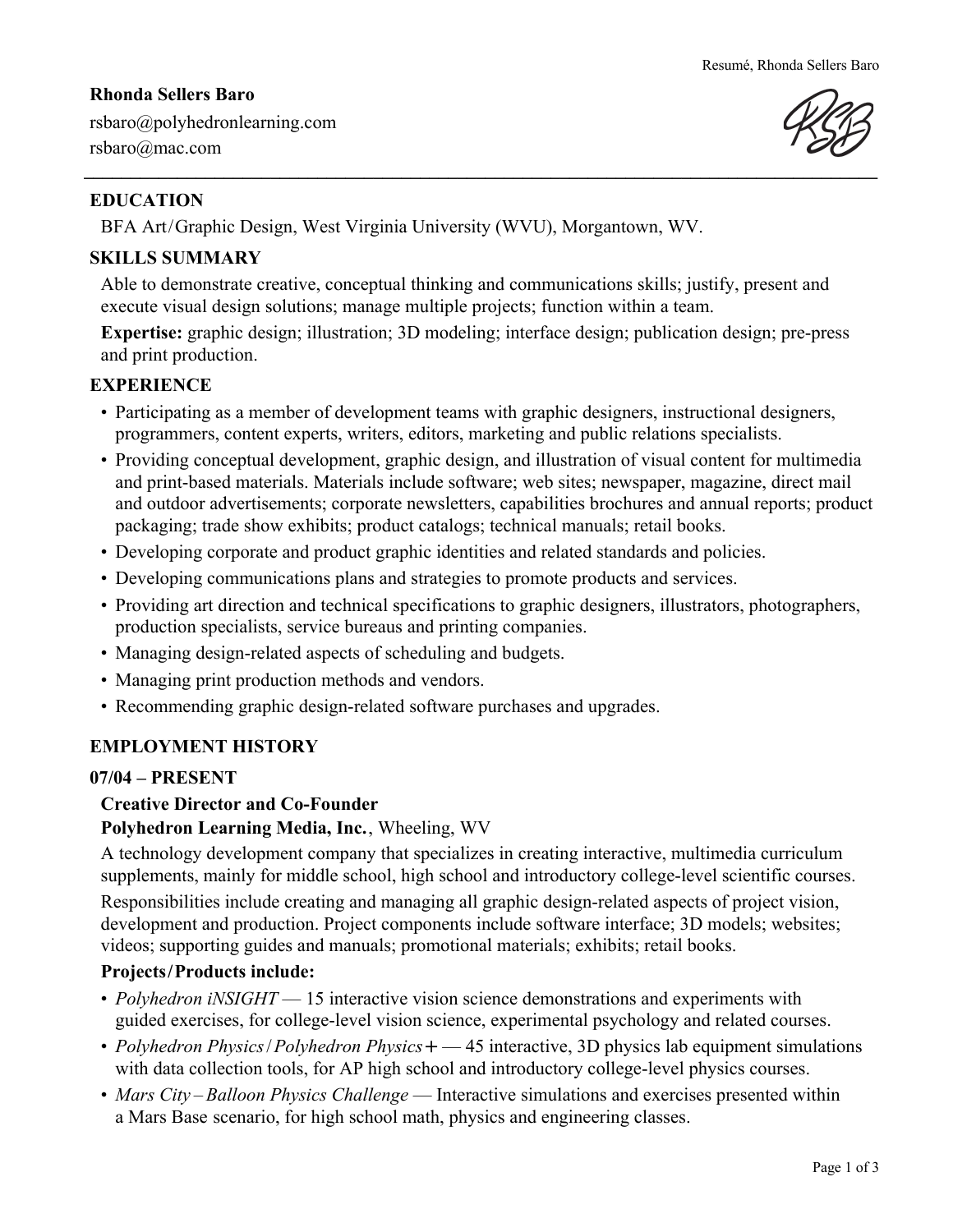- *NASA Explorer Schools Retool and Enhance* Interactive middle school science curriculum supplements that use and expand upon existing NASA resources. *Motions and Forces* (physical science, physics); *Earth in the Solar System* (space science, astronomy).
- *Planets and Stars and Me...Oh My* A semi-portable, multi-component children's museum exhibit focused on space exploration and NASA Space Shuttle missions. Computer-based and hands-on activities; small- to wall-size custom graphics; instructional and directional signage.

### **08/04 – 09/06**

## **Graphic Designer, Advertising Manager JBS Technologies**, Steubenville, OH

A designer, producer, promoter and distributer of mobile electronics products.

Responsibilities included graphic design for product identity, packaging components, advertisements and trade show displays. Worked with marketing specialists to develop concepts and strategies for promoting specific products and boosting brand recognition. Liaison to Carroll Shelby Licensing for design-related aspects of celebrity product endorsement.

#### **02/96 – 05/04**

### **Graphic Designer**

### **NASA Classroom of the Future/Center for Educational Technologies**, Wheeling, WV

A research and development center that developed and produced multimedia K–12 curriculum materials, mainly in areas of math, science, technology and engineering.

Responsibilities included graphic design and illustration/3D models for software interface elements; graphic design, pre-press and production management for print components such as manuals and packaging. Lead graphic designer for primary projects *Foundations of Freedom* (US Constitution, history, civics); *ExoQuest* (astrobiology); *Astronomy Village: Investigating the Solar System* (astronomy, space science); *BioBLAST* (biology, space science).

### **12/90 – 02/96**

### **Graphic Designer / Senior Graphic Designer**

### **Quest International**, Newark and Granville, OH

A nonprofit organization that specialized in developing, producing, promoting and distributing life skills education products and services for K–12 students and teachers worldwide.

Responsibilities included graphic design, pre-press and production management for print-based curricula including text books, teacher training materials and multi-component packaging; promotional materials such as direct mail advertisements. Worked with Spanish language content translators and editors. Directed freelance illustrators.

#### **03/85 – 04/90**

### **Graphic Designer / Manager of Graphic Communications**

**Ohio Valley Health Services and Education Corporation**, Wheeling, WV**.** 

An administrative services provider for a multi-hospital system.

Responsibilities included graphic design, pre-press and production management for print materials for healthcare consumers, caregivers, hospital management and staff. Participated in development of communications plans and strategies to promote consumer products and programs. Design and placements for print, television, outdoor advertising and trade show displays. Assisted with media relations, press conferences and disaster drills. Participated in community outreach activities.